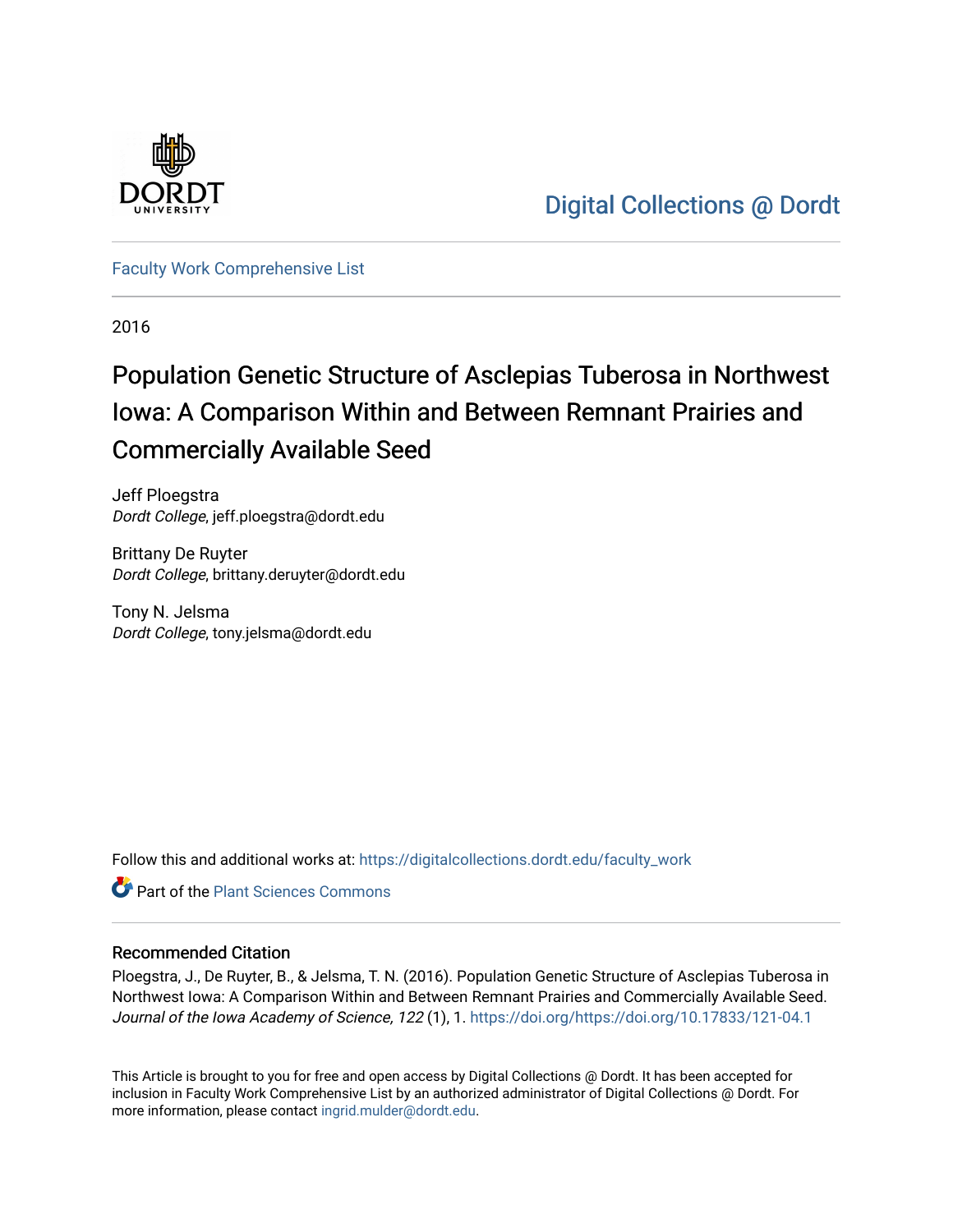# Population Genetic Structure of Asclepias Tuberosa in Northwest Iowa: A Comparison Within and Between Remnant Prairies and Commercially Available Seed

# Abstract

Isolated in scattered remnants, less than 0.1% of Iowa's original tallgrass prairie remains. The small populations remaining are at risk for reduced genetic diversity, inbreeding depression, and outbreeding depression. In light of these concerns, we used microsatellite analysis to assess the genetic structure of butterfly milkweed (Asclepias tuberosa) populations on prairie remnants in northwest Iowa. We compared remnant populations with a restoration population at Dordt College in Sioux Center, Iowa, and with an Oklahoma seed source. Microsatellites identified for use in common milkweed (Asclepias syriaca) had sufficient polymorphism information content (PIC) across the butterfly milkweed (A. tuberosa) populations sampled (mean PIC = 0.624). The F<sub>IS</sub> values indicated a lack of inbreeding (mean F<sub>IS</sub> =  $-0.1455$ ) even in the commercially expanded seed. The pairwise F<sub>ST</sub> values showed a low degree of differentiation among the remnants (mean F $ST = 0.0453$ ) but a moderate degree (mean F $ST = 0.105$ ) of differentiation when comparing the remnants to the Dordt restoration or to seed from Oklahoma. Despite massive loss and fragmentation of the tallgrass prairie, our microsatellite analysis revealed no evidence of inbreeding in A. tuberosa. However, evidence of genetic differentiation suggests that effort should be made to preserve the diversity still present. Seed expansion efforts appear to have had minimal impact on overall genetic diversity, although the diversity in particular selectable traits may be reduced. The differences between the genetics of the propagated seed at the Dordt restoration and the Oklahoma seed when compared to native remnants support the usefulness of source-identified seed.

# Keywords

tallgrass prairie, butterfly milkweed, microsatellite, inbreeding, outbreeding

# **Disciplines**

Plant Sciences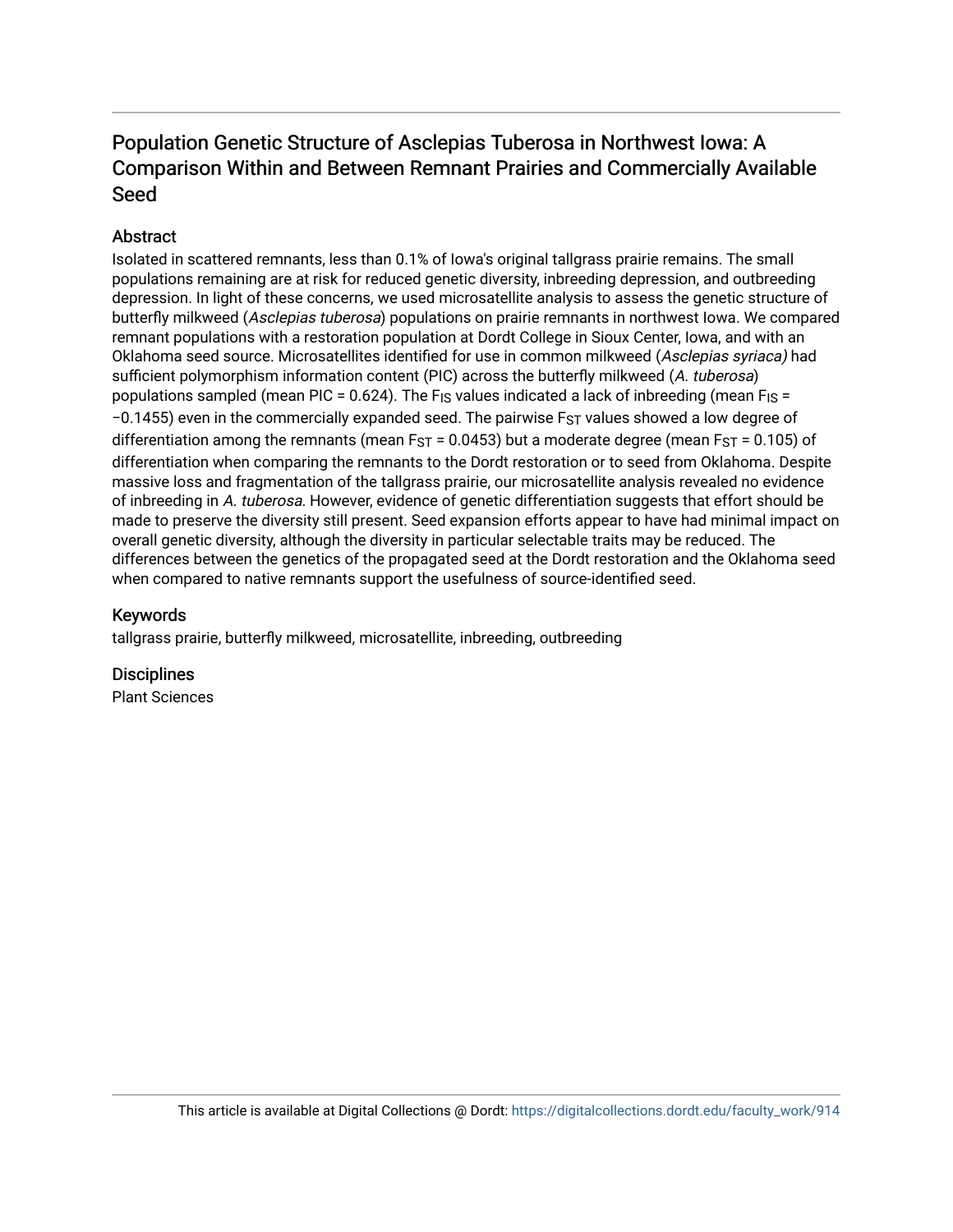# Population Genetic Structure of Asclepias Tuberosa In Northwest Iowa: A Comparison Within and Between Remnant Prairies and Commercially Available Seed

#### JEFFREY T PLOEGSTRA, \*BRITTANY DE RUYTER, and TONY JELSMA

#### Biology Department, Dordt College, 498 4th Ave NE, Sioux Center, IA, 51250, USA

Isolated in scattered remnants, less than 0.1% of Iowa's original tallgrass prairie remains. The small populations remaining are at risk for reduced genetic diversity, inbreeding depression, and outbreeding depression. In light of these concerns, we used microsatellite analysis to assess the genetic structure of butterfly milkweed (Asclepias tuberosa) populations on prairie remnants in northwest Iowa. We compared remnant populations with a restoration population at Dordt College in Sioux Center, Iowa, and with an Oklahoma seed source. Microsatellites identified for use in common milkweed (Asclepias syriaca) had sufficient polymorphism information content (PIC) across the butterfly milkweed (A. tuberosa) populations sampled (mean PIC = 0.624). The F<sub>IS</sub> values indicated a lack of inbreeding (mean F<sub>IS</sub> =  $-0.1455$ ) even in the commercially expanded seed. The pairwise  $F_{ST}$  values showed a low degree of differentiation among the remnants (mean F<sub>ST</sub> = 0.0453) but a moderate degree (mean F<sub>ST</sub> = 0.105) of differentiation when comparing the remnants to the Dordt restoration or to seed from Oklahoma. Despite massive loss and fragmentation of the tallgrass prairie, our microsatellite analysis revealed no evidence of inbreeding in A. tuberosa. However, evidence of genetic differentiation suggests that effort should be made to preserve the diversity still present. Seed expansion efforts appear to have had minimal impact on overall genetic diversity, although the diversity in particular selectable traits may be reduced. The differences between the genetics of the propagated seed at the Dordt restoration and the Oklahoma seed when compared to native remnants support the usefulness of source-identified seed.

INDEX DESCRIPTORS: tallgrass prairie, butterfly milkweed, microsatellite, inbreeding, outbreeding

#### INTRODUCTION

The prairie that once covered Iowa has been reduced by more than 99% due to the establishment of agricultural fields, towns, and roads (Fletcher and Koford 2002). Before European settlement, 79% of Iowa's landscape was tallgrass prairie; now, less than 0.1% of native prairie remains (Fletcher and Koford 2002), making the tallgrass prairie one of the most endangered ecosystems in North America (Johnson et al. 2003). The changes in land use practices over the last 150 years have left Iowa with a scattered patchwork of remnant prairies. Consequently, plants native to the tallgrass prairie exist in small populations and risk extinction from habitat loss and fragmentation. Reduced population sizes can lead to a loss of gene flow and genetic diversity within populations, which may reduce the potential for adaptation under changing environmental conditions. Similarly, fragmented populations with reduced diversity can genetically differentiate from other populations and become more susceptible to inbreeding depression. Loss of allelic diversity in a population can increase the likelihood of homozygosity. Researchers disagree as to whether increased homozygosity is intrinsically harmful (overdominance hypothesis) or if it is harmful because of the increased expression of deleterious recessives (Roff 2002). In either case, many researchers broadly and demonstrably associate an increase in homozygosity with a reduction in fitness (Edmands 2007).

Though the risk of inbreeding depression is of particular concern, attempts to increase genetic diversity in remnant prairies and restoration efforts by utilizing diverse source populations can put

local native populations at risk for outbreeding depression. When non-local genotypes are introduced to native populations, the potential dilution and resorting of local genotypes may result in a loss of alleles and disruption of co-adapted gene complexes that reflect the native population's adaptation to a specific environment (Edmands 2007).

In restoration efforts, seed sources shape the genetic structure of the prairie. Seed expansion efforts can decrease genetic diversity by producing large populations and many seeds that originate from only a few plants. Additionally, fixed seed collection and harvest practices can further reduce the genetic diversity of a seed supply. Seed originating from ecologically distinct locations may diminish the future resilience and stability of the restored prairie. While novel genotypes may initially thrive in a new environment, introduced plants may exhibit reduced fitness over time because they are not equipped to survive the dynamic conditions of the new environment (Aldrich et al. 1998). Genetic interactions that occur in successive generations where parental co-adapted gene complexes are recombined can also reduce fitness (Whitlock et al. 1995).

The potential for outbreeding depression is intensely debated. Both the understanding that inbreeding is more detrimental than the potential for outbreeding and the ambiguous description of ''local'' genotypes fuel the debate. The extent of local adaptation and ecotypic variation is poorly understood for most prairie species and varies considerably for species that have been studied (Cortese et al. 2010). Consequently, restrictive seed transfer zones, which have been suggested, would not be practical for prairie conservation (Hufford et al. 2012). The extent of local adaptation is also difficult to assess in recently fragmented habitats, such as the tallgrass prairie, where observed genetic differentiation among isolated populations may be a glimpse of historic patterns rather than an indication of reduced gene flow.

<sup>\*</sup> Corresponding author. Email addresses: jeff.ploegstra@dordt.edu,

<sup>\*</sup> brittany.deruyter@dordt.edu, tony.jelsma@dordt.edu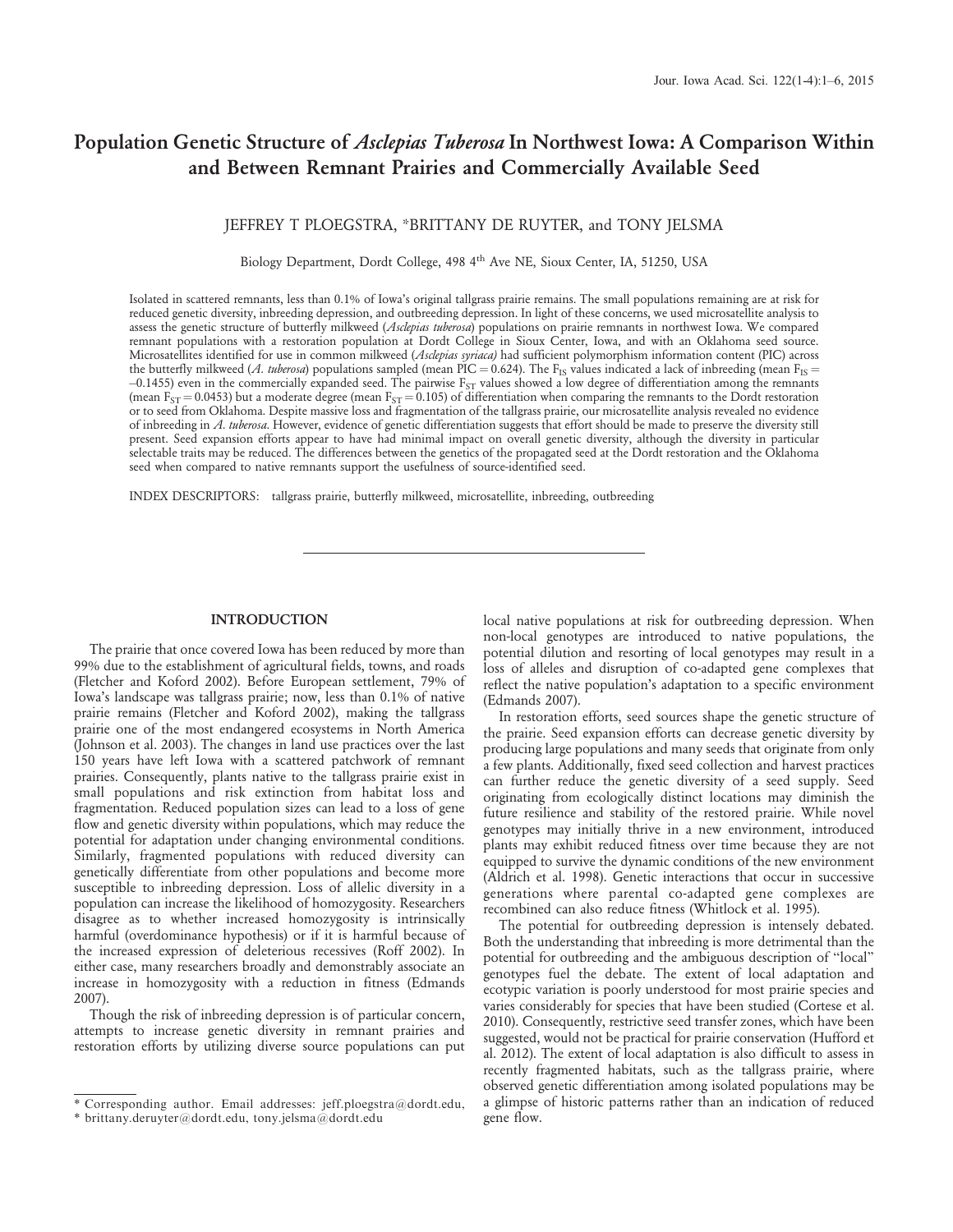Table 1. Sampling locations in northwest Iowa.

| Prairie       | Area (ha)* | No. Plants<br>Sampled | Latitude | Longitude   |
|---------------|------------|-----------------------|----------|-------------|
| <b>Brewer</b> |            | 38                    | 42.70850 | $-95.57345$ |
| Broken Kettle | 1214       | 17                    | 42.69694 | $-96.57611$ |
| Dordt College |            | 47                    | 43.08086 | $-96.16543$ |
| Freda Haffner | 45         | 45                    | 43.34500 | $-95.22500$ |
| Steele        | 81         | 40                    | 42.87659 | $-95.58233$ |

\*Approximate

Although the current understanding of local adaptation and outbreeding in prairie conservation is limited, many conservationists encourage the use of local seed to reduce the potential for outbreeding depression (Crémieux et al. 2010; Montalvo and Ellstrand 2001). This applies to both the addition of seed to remnant populations and to reconstruction efforts near remnants. Similarly, research described by McKay et al. (2005) suggests that the small, isolated populations of plants present in restoration sites are especially susceptible to outbreeding depression and the addition of maladaptive genotypes. In response to the potential for outbreeding and the need for local seed, the Iowa Ecotype Project (Natural Selections) was developed in 1990 to increase the availability of source-identified seed (Houseal 2003). This project aims to limit the introduction of potentially maladaptive genetic material by specifying the physical area in which local seeds should be planted. The Iowa Ecotype Project divides the state of Iowa into three latitudinal zones for seed transfer in an attempt to conserve the existing local ecotypes (Houseal 2003).

Hufford and Mazer (2003) argue that the physical distance separating populations cannot solely account for the genetic differentiation between them; rather, genetic differences between populations more likely result from environmental differences such as elevation, soil characteristics, climate, and predators. The idea of local ecotypes in relation to seed transfer zones is relatively new, and limited research concerning ecotypic variation between populations of native wildflowers has been published.

In light of concerns regarding the likelihood of inbreeding and outbreeding depression in the tallgrass prairie, we investigated the population genetics of butterfly milkweed (Asclepias tuberosa L.) from 4 remnant prairies, an out-of-state seed supplier, and a prairie restoration project on the campus of Dordt College. This limited study provides important information regarding the viability of the molecular markers used, as well as the genetic structure of restored and remnant tallgrass prairies.

Butterfly milkweed was chosen as the study species because it is a common wildflower native to the tallgrass prairie; it is easily identifiable, often a component of seed collections used in the conservation reserve program; and molecular markers were available (O'Quinn and Fishbein 2008).

Milkweeds have unique reproductive characteristics. Pollen is carried in pollinia, which must be inserted into a closed stigmatic chamber in order for pollination to occur. The rate of successful fruit-set is low across the Asclepias genus, and questions still remain concerning the extent of self-compatibility in butterfly milkweed (Wyatt and Broyles 1994; Ivey et al. 1999). Seeds are dispersed by the wind, and large-winged butterflies are major pollinators of butterfly milkweed. (Luna and Dumroese 2013). Though evidence exists for long-distance pollen dispersal (Broyles et al. 1994), direct measurements taken by Pleasants (1991) using radioactively labelled pollen demonstrate a much smaller range for pollen dispersal. Seed dispersion and pollination have important implications concerning gene flow and the genetic structure of populations.

In this study, the genetic structure of butterfly milkweed populations was examined using microsatellite analysis. Ten microsatellite loci in common milkweed (A. syriaca L.) had earlier been identified (O'Quinn and Fishbein 2008), and we were able to establish the viability of these markers for work with butterfly milkweed (A. tuberosa L.). These heritable short sequence repeats (SSRs) are ideal for investigating genetic diversity because they detect high levels of polymorphism, are neutral and locus specific, and relatively easy to use (Wei et al. 2013).

We looked for evidence of inbreeding by comparing the allelic and genotypic frequencies within the populations. Additionally, we examined the overall allelic variability within and across remnant populations to evaluate the degree of genetic distinctiveness of remnant prairies. We also compared the allelic composition of populations from remnant prairies and those containing seed originating outside the state of Iowa as an initial indication of the potential for outbreeding depression from introduced seed. Greater insight into population structure, the prevalence of inbreeding, and the potential for outbreeding depression is critical to enable land managers to make appropriate management decisions in the face of continued habitat loss and fragmentation. This work can serve as a platform for field studies of fitness, self-compatibility, and heterosis.

#### METHODS

#### Prairie Selection

Four remnant prairies in northwest Iowa were selected for sample collection (Table 1). The Steele prairie state preserve (81 ha) and Brewer prairie (4 ha) in Cherokee County and Freda Haffner State Preserve (45 ha) in Dickinson County were selected as representative remnant prairies. Broken Kettle Grasslands (1,214 ha) in Plymouth County is also a remnant prairie but is part of the Loess Hills region (Fig. 1). This location was chosen because the soil composition differs significantly from the other prairie locations and may constitute a distinct selection mechanism. In addition, the population is small and thus more subject to loss of allelic diversity. We also analyzed material from the Dordt College restored prairie (8 ha, seed provided by The Prairie Flower, Spencer, Iowa) and from Lorenz's OK Seeds, LLC, of Okeene, Oklahoma. This source provided an opportunity to look for different allelic frequencies and composition characteristic of a distant region. In this case we extracted DNA from germinated seeds rather than growing plants.

#### DNA Extraction

Approximately 1–cm<sup>2</sup> sections of leaf tissue were collected from Steele (40 plants), Brewer (38 plants), Broken Kettle (17 plants), Freda Haffner (45 plants) and Dordt College (47 plants) prairies (Table 2). Seed was ordered from seed suppliers in Oklahoma (Lorenz's OK Seeds, LLC) and was germinated. DNA was extracted using a modified phenol-chloroform extraction protocol developed by Nalini et al. (2004).

#### PCR and Visualization

A LI-COR® 4300 DNA Analysis system was used to perform microsatellite analyses. Ten microsatellites have been identified for common milkweed (O'Quinn and Fishbein 2008). This system requires the use of polymerase chain reaction (PCR) and infrared labels to detect the products. This reaction has been optimized in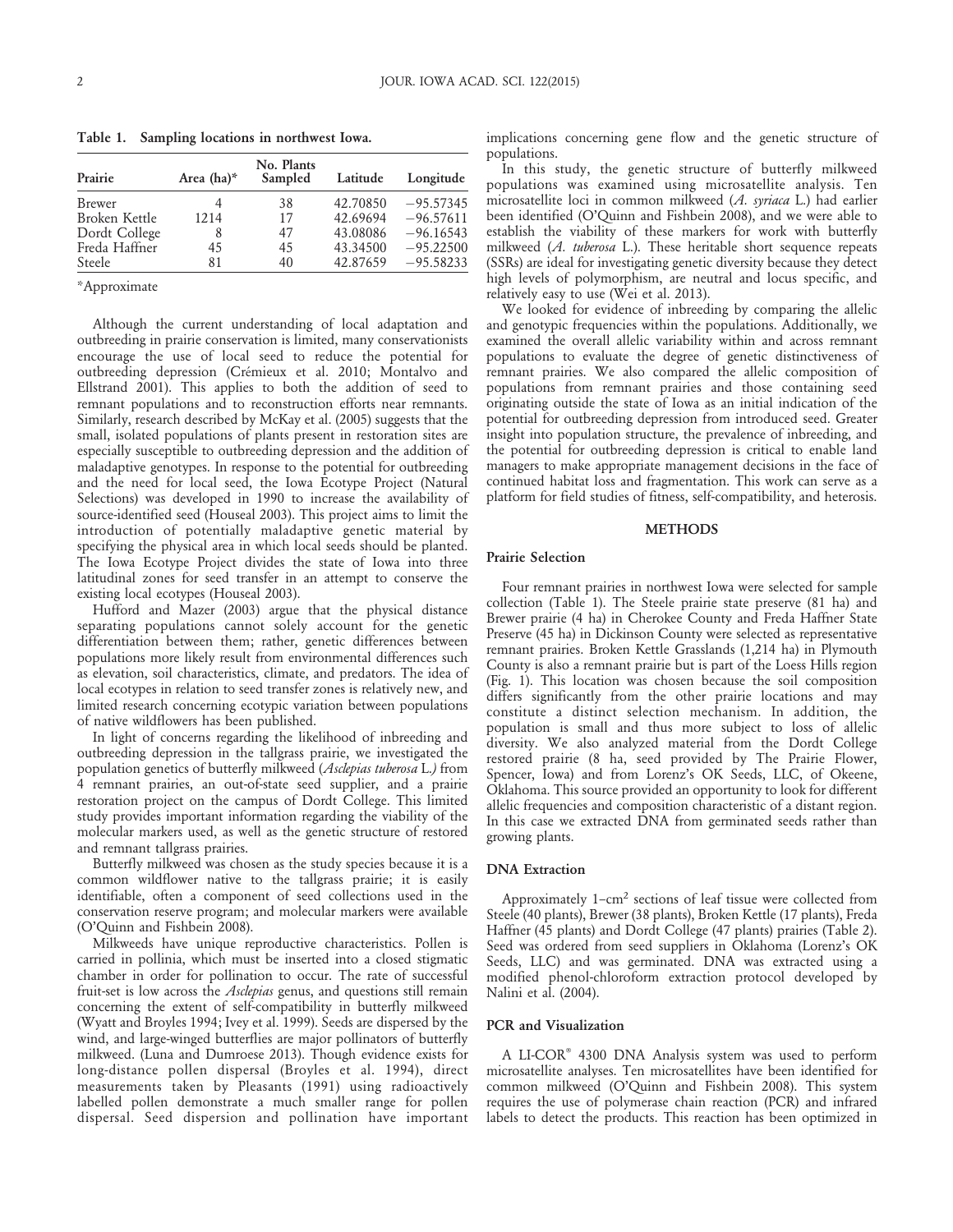

Fig. 1. Prairie locations in northwest Iowa.

our lab for 6 of the 10 available microsatellite sequences to be used with butterfly milkweed (Table 2). Saga<sup>®</sup>, the software accompanying the LI-COR® DNA analysis system, was employed to store microsatellite information and generate data sets.

To amplify specific microsatellite loci, a two-step PCR reaction process was used. Step 1 involved PCR amplification of microsatellite sequences in a reaction volume of 12µl containing: 1µl of each primer (F/R) diluted to 1µM, 5µl of  $GoTaq^*$  Green

Master Mix (Promega), 3µl of water, and 2µl of template DNA extracted from the samples. PCR for Step 1 was performed on a Bio-Rad Gene Cycler<sup>TM</sup> with the following cycling conditions:  $94^{\circ}$ C for 2 min (one cycle);  $94^{\circ}$ C for 30 s,  $51^{\circ}$ C for 30 s, and  $72^{\circ}$ C for 30 s (8 cycles);  $72^{\circ}$ C for 2 min (one cycle). The specific microsatellite sequences were further amplified during the second step of the PCR reaction with the addition of M13 tails. The microsatellites were amplified in a reaction volume of 10µl containing1µl of product from Step 1, 0.05 $\mu$ l of M13 (F/R), labeled with IRDye® 800 primers, 5µl of GoTaq® Green Master Mix, and 4µl of water. Step 2 PCR had the following cycling schedule:  $94^{\circ}$ C for 2 min (one cycle);  $94^{\circ}$ C for 30 s,  $51^{\circ}$ C for 30 s, and  $72^{\circ}$ C for 30 s (30 cycles);  $72^{\circ}$ C for 2 min (one cycle).

#### Statistical Analysis

Arlequin 3.5.1.3<sup> $\circ$ </sup> and Genepop 4.1.3 $\circ$ <sup>o</sup> were used to carry out a variety of analyses on the data collected (Excoffier and Lischer 2010; Rousset 2008). The number of individuals scored per locus and the allelic variability at each locus were investigated to confirm the appropriateness of the molecular markers for analytical use. Per-locus gene diversities were analysed using Genepop  $4.1.3^{\circ}$  through comparison of observed and expected heterozygosities under Hardy-Weinberg equilibrium. Polymorphism Information Content (PIC) values were calculated for each locus as well.

Allele frequencies and gene diversity based on allele identity were quantified for each population using Genepop.  $F_{IS}$  statistics were calculated as in Weir and Cockerham (1984).  $F_{ST}$  values based on allele identity were used for pairwise comparison of the genetic differentiation of populations. An AMOVA test was run using Arlequin to examine the overall structure of variability among all samples (Weir and Cockerham 1984). The frequency of private alleles, present in only one population, is also reported.

#### RESULTS

#### Application of microsatellite markers identified in A. syriaca to A. tuberosa

To test the performance of cross-species molecular markers, we amplified 6 microsatellite loci originally identified for common milkweed in butterfly milkweed. A total of 66 alleles were detected across all 6 loci in the 216 plants genotyped (Table 3). All markers were highly informative (mean  $\overline{PIC} = 0.624$ ,  $SD = 0.157$ ), which

Table 2. Primer sequences and characteristics for six microsatellite loci developed in Asclepias syriaca used in Asclepias tuberosa (O'Quinn and Fishbein 2008).

| Locus       | Primer sequence $(5' - 3')$    | Repeat motif | Size range (bp) | Melting temperature (Tm) |
|-------------|--------------------------------|--------------|-----------------|--------------------------|
| Asyr-B2     | F: GCGTGGAATCTTGTCAAATTAAC *   | (AAC)8       | 231-297         | 52                       |
| FJ478395    | R: CCAAAGAATTGTGTACGATACC      |              |                 | 51                       |
| $Asyr-B5$   | F: CTCTTCAACCCCTACTCCTC *      | (AAC)10      | 253-268         | 54                       |
| FJ478396    | R: CCATCAATAACCATCCGTCTC       |              |                 | 52                       |
| $Asyr-B121$ | F: GTCAATCCAGAATTACTCGACTC *   | (AAC)9       | 226-255         | 54                       |
| FJ478398    | R: GAGTTCATCGTCACCTGATACT      |              |                 | 53                       |
| $Asyr-C102$ | F: CTTTCCGTACACTTCAAATTATGG ** | (ATG)8       | 236-242         | 52                       |
| FJ478400    | R: TACAAGATAAAATGACGGCTAAAG    |              |                 | 51                       |
| Asyr-C109   | F: TCAAACGCTGTGGAAGATAAACC **  | (ATG)8       | 115-130         | 53                       |
| FJ478402    | R: ATCATCATCCCCCCAACTCTC       |              |                 | 52                       |
| Asyr-C124   | F: AGTCCAAACTAATCCCAGAGC **    | (ATG)8       | 238-257         | 52                       |
| FJ478403    | R: ATGAAAACAAGAACAGCAAGAAAG    |              |                 | 51                       |

\*M13F tail 5'-CACGACGTTGTAAAACGAC-3'

\*\* M13R tail 5'-GGATAACAATTTCACACAGG-3'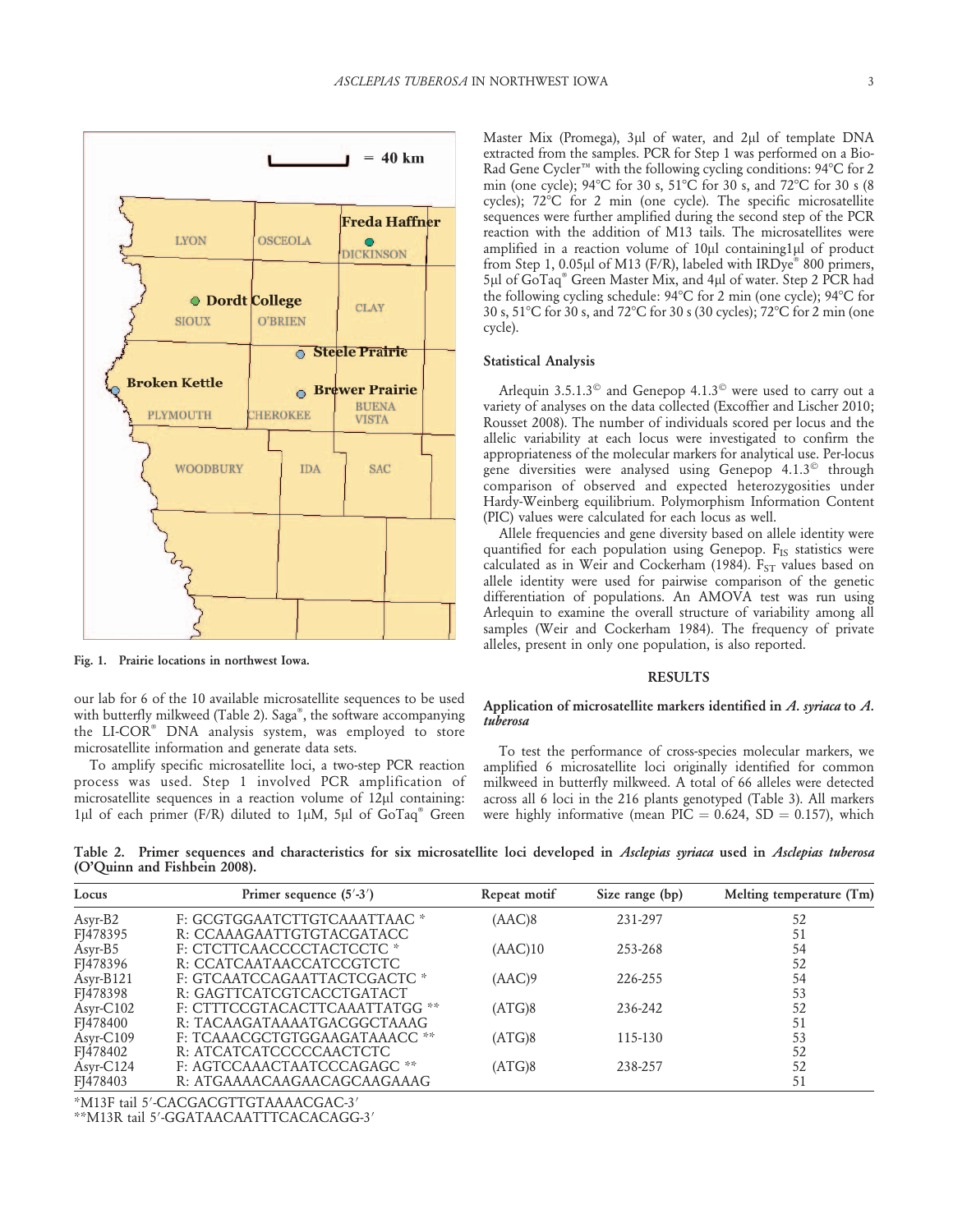Locus k  $N$  H<sub>e</sub> H<sub>o</sub> PIC B2 13 162 0.6467 0.7768 0.695 B5 8 177 0.3033 0.2522 0.329 B121 10 193 0.5770 0.6282 0.618 C102 13 194 0.6121 0.7253 0.641 C109 11 201 0.6337 0.7110 0.670

Table 3. Genetic variability per locus in Asclepias tuberosa.

k number of alleles, N total number of individuals scored for a given locus,  $H_e$  expected heterozygosity,  $H_o$  observed heterozygosity, PIC polymorphism information content

C124 11 185 0.7444 0.8249 0.793

confirms their usefulness for analysing genetic diversity in this species. The number of alleles per locus was satisfactory (mean  $=$ 11.0,  $SD = 1.90$ ). Expected heterozygosities at each locus were also within a desirable range (mean =  $0.5862$ , SD = 0.1495). Locus B5 exhibited lower polymorphism but was still informative alongside the other markers. In addition to establishing the viability of these markers in butterfly milkweed, we also determined that the markers are not suitable for analyzing whorled milkweed (A. verticillata) or swamp milkweed (A. incarnata). Allelic diversity was quite low for many of the loci in the populations of whorled and swamp milkweed we sampled (data not shown).

#### Diversity within populations

We investigated the genetic diversity in populations of butterfly milkweed in 4 remnant prairies in Iowa, 1 population from a prairie restoration at Dordt College, and 1 seed source population from Oklahoma. Overall, we sampled 6 populations with an average of 36 individuals per location (Table 4). The average number of alleles per population ranged from 4.00 to 7.67. Interestingly, the average number of alleles in the Dordt College prairie restoration and Oklahoma seed source were comparable to the remnant prairies.

Comparisons of expected heterozygosity to observed heterozygosity gave no evidence of inbreeding. Across populations, the mean expected heterozygosity was  $0.5814$  (SD = 0.0406), while

Table 4. Within population diversity indices calculated from microsatellite data.

| Population (n)     | Number of<br><b>Alleles</b> | $H_{\scriptscriptstyle e}$ | $H_{\alpha}$ | $F_{IS}$               |
|--------------------|-----------------------------|----------------------------|--------------|------------------------|
| Steele (40)        | 5.00                        | 0.5660                     | 0.6763       | $-0.1948$ <sup>b</sup> |
| Brewer (38)        | 5.83                        | 0.6228                     | 0.6585       | $-0.0574b$             |
| Br. Kettle (17)ª   | 4.17                        | 0.5500                     | 0.7442       | $-0.3530^{b}$          |
| Oklahoma (29)      | 4.00                        | 0.5567                     | 0.6417       | $-0.1527^{\rm b}$      |
| Dordt (47)         | 6.67                        | 0.5501                     | 0.5516       | $-0.0027b$             |
| Freda Haffner (45) | 7.67                        | 0.6425                     | 0.7149       | $-0.1126^{\rm b}$      |
|                    |                             |                            |              |                        |

 $H_e$  expected heterozygosity,  $H_o$  observed heterozygosity,  $F_{IS}$ inbreeding coefficient (Weir and Cockerham 1984)

a Sampled entire population at this location

bNo significant departure from Hardy-Weinberg equilibrium using H1 $=$ heterozygote deficit with p $<$ 0.001

the mean observed heterozygosity was  $0.6645$  (SD = 0.0668). Heterozygosity deficit, as measured by Wright's inbreeding coefficient F<sub>IS</sub>, was negative in all populations when averaged across loci. The average value of F<sub>IS</sub> across loci and populations was  $-0.1455$  (SD = 0.1223, all p values  $<$  0.001). Based on these data, we found no genotypic evidence of inbreeding within the populations. In fact, there appears to be an excess of heterozygotes relative to expectations based on Hardy-Weinberg equilibrium.

#### Between population diversity

We examined the population structure of the remnant prairie fragments by comparing allelic and genotypic frequencies across different locations, including the restoration at Dordt College and a seed supplier from Oklahoma. A comparison of the allelic diversity across locations (Fig. 2) revealed relative consistency in significant alleles across populations (mean At  $5\% = 3.75$ ,  $SD = 0.53$ ). The average number of rare alleles per locus (alleles representing less than 5% of the alleles at a particular locus) varied substantially by location (mean = 1.80,  $SD = 1.15$ ). There was no relationship between the size of the remnant and the allelic diversity or frequency of rare alleles. A comprehensive census of plants was not conducted for each location.



Fig. 2. Allele patterns for 6 microsatellite loci. At is average number of alleles, At 5% is the number of alleles with frequencies above 5%, H<sub>e</sub> is the unbiased expected heterozygosity,  $H<sub>o</sub>$  is the observed heterozygosity.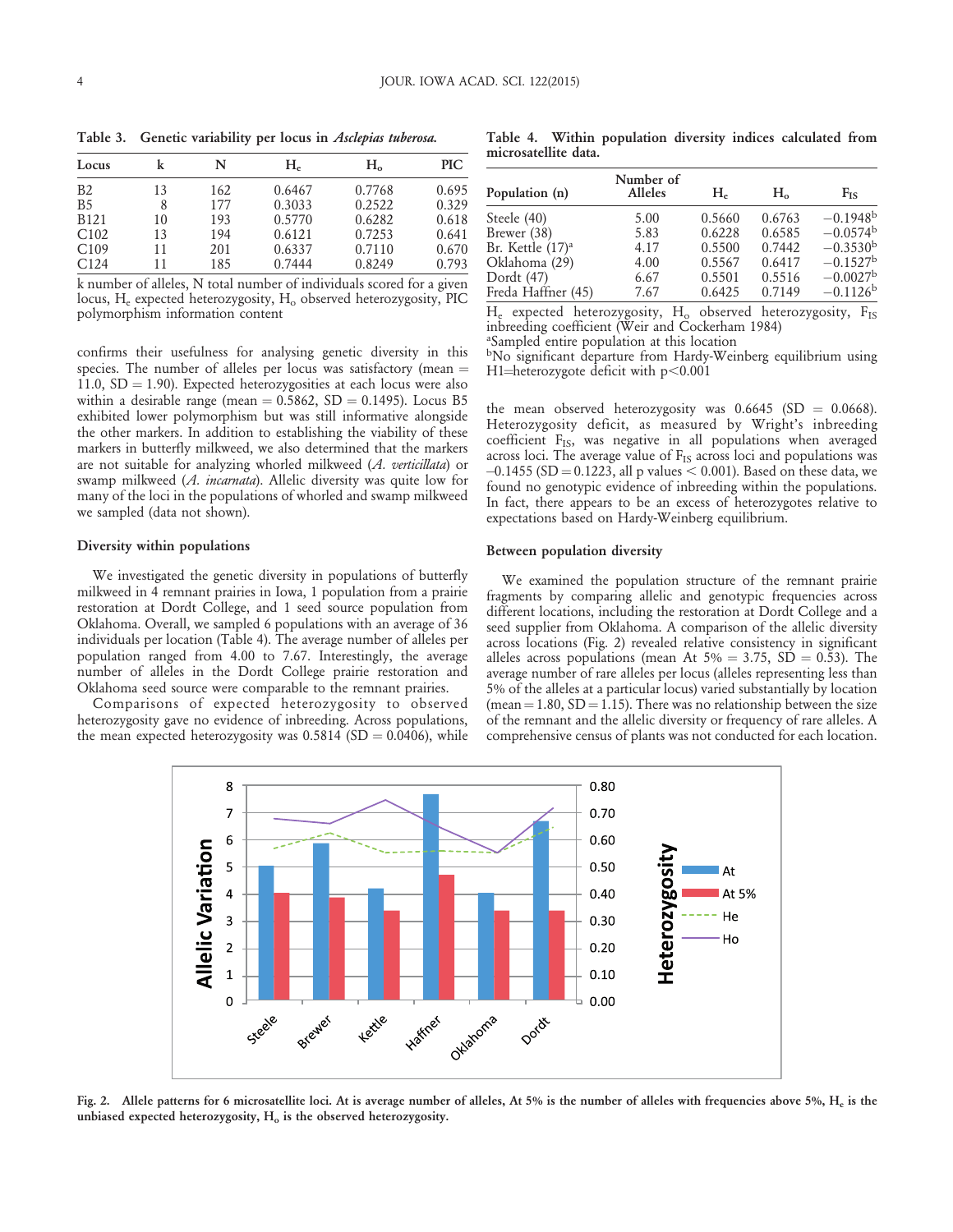|               | Steele  | <b>Brewer</b> | Br. Kettle | Fr. Haffner | Doklahoma | Dordt |
|---------------|---------|---------------|------------|-------------|-----------|-------|
| Steele        |         |               |            |             |           |       |
| <b>Brewer</b> | 0.03163 |               |            |             |           |       |
| Br. Kettle    | 0.05656 | 0.0339        |            |             |           |       |
| Fr. Haffner   | 0.04278 | 0.03308       | 0.07396    |             |           |       |
| Oklahoma      | 0.1068  | 0.09812       | 0.1041     | 0.1379      |           |       |
| Dordt         | 0.1122  | 0.07841       | 0.1006     | 0.1107      | 0.04387   |       |

Fig. 3. Genetic differentiation between all pairs of populations obtained from microsatellite data. The blue and green colors indicate little (approximately 0.05 or less) and moderate (approximately 0.05 to 0.2) genetic differentiation, respectively, based on pairwise  $F_{ST}$  estimates (Rousset 2008).

Therefore, the relative abundance or distribution of butterfly milkweed at each location is unknown with the exception of the Broken Kettle sample, which represented the entire population.

Pairwise  $F_{ST}$  values were generated for each pair of locations (Fig. 3), and significant differentiation was detected for all of the pairwise comparisons ( $p < 0.001$ ). Among remnants, the differentiation was generally low  $(F_{ST} < 0.055)$  with the exception of Freda Haffner-Broken Kettle ( $F_{ST} = 0.074$ ), which are the 2 most distant from one another geographically. Pairwise  $F_{ST}$  values comparing the Dordt College restoration to the remnants were moderate (mean  $F_{ST}$  = 0.100). Pairwise  $F_{ST}$  values comparing the Oklahoma seed source to the remnants also showed a moderate degree of differentiation (mean  $F_{ST} = 0.111$ ). Somewhat surprisingly, the Dordt College restoration and the seed from Oklahoma showed a low degree of differentiation  $(F<sub>ST</sub> = 0.04387)$ . The frequency of private alleles overall is relatively low among the populations sampled, given the inclusion of the Oklahoma and Dordt College samples in the analysis (p(1) = 0.0358548). There was a significant positive regression ( $R^2 = 0.6411$ ,  $p = 0.055$ ) between the level of differentiation as measured by  $F_{ST}$ and the geographical distance between remnants (Fig. 4).

#### DISCUSSION

Given the severe fragmentation and reduction of native prairies in Iowa, the possibility of both inbreeding and outbreeding depression constitutes a significant threat for many species (Edmands 2007). Among the populations tested there was no evidence of inbreeding, which would be shown by an excess of homozygous individuals.  $F_{IS}$ values were near 0 and/or negative (range  $=$  -0.353 to 0) indicating heterozygosity is at or above levels expected under Hardy-Weinberg equilibrium. The populations also show a low degree of differentiation, which may be an indication of adequate gene flow. More likely, there has been little opportunity for genetic drift to cause differentiation because of the relatively recent fragmentation of the prairie in Iowa (Bossart and Prowell 1998). A comparison study of butterfly milkweed across continuous prairies similar to that carried out by Williams et al. (2003) could clarify this issue.

Differentiation among prairies should inform the choice of seed sources for restoration efforts, particularly when population structure reflects historical patterns rather than genetic drift due to isolation. The relatively high frequency of rare alleles (those representing less than 5% of total alleles) coupled with the recent fragmentation of the prairie may indicate that there has not been a significant reduction in the genetic diversity of A. tuberosa across Midwestern prairies (Luikart and Cornuet 1998). The relatively low pairwise  $F_{ST}$  values among native remnants in the area compared to the moderate  $F_{ST}$  values between remnants and our restoration or the commercial seed source indicate that care should be taken to maintain local genetics during restoration efforts. Though plants in our restoration appear to be thriving, the prairie is a very dynamic environment, and nonadaptive genotypes have not been exposed to the full spectrum of environmental conditions typical of the area. Because the history of



Fig. 4. Relationship between pairwise  $F_{ST}$  estimates and their geographical distance among butterfly milkweed populations from 4 remnant prairies.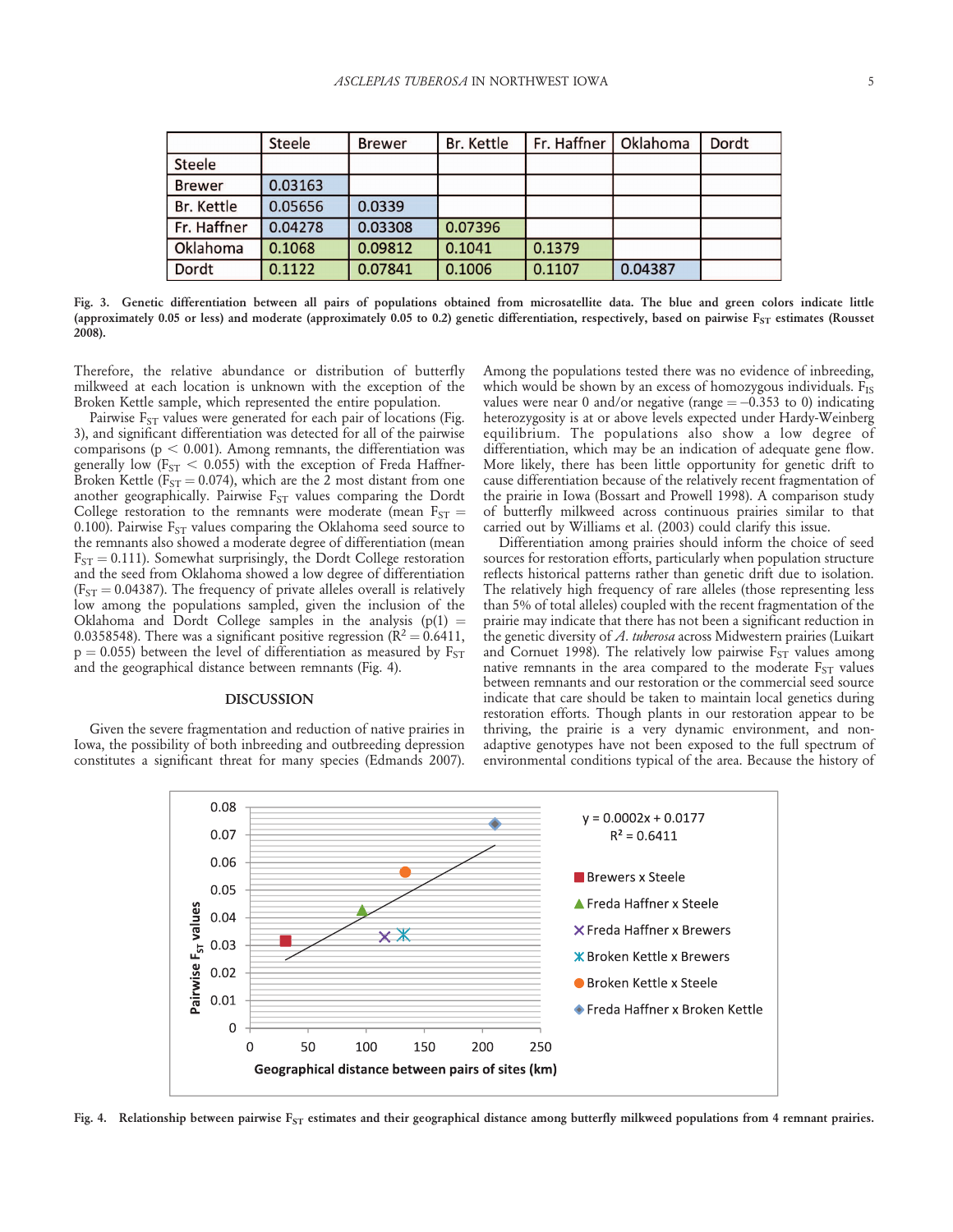seed production and restoration is not completely documented, it is possible that deleterious remixing of potentially co-adapted gene complexes will happen but is as yet undetected. Given the suggestion that most Asclepias species tend to out-cross (Ivey et al. 1999; Kephart et al. 1988), this is less likely to be a problem but is still worth considering, particularly if these results influence decisions about prairie restoration in general.

Genetic diversity might be lost when seed is collected and expanded commercially to provide the volume needed for restoration efforts. Our results indicate that in the case of both the Dordt College restoration and the seed from Oklahoma, allelic diversity is comparable to the populations found in native remnants. However, selection may have occurred on traits like timing of flowering and fruit set, seed size, seed weight, and dormancy factors through the seed collection and propagation process, which microsatellite analysis cannot address. A single selection event may have influenced a particular trait without overtly affecting the diversity of alleles across multiple neutral loci.

Despite the lack of evidence for inbreeding depression and reduced genetic diversity, efforts should be made to preserve the remaining diversity. It is possible that processes undetectable by microsatellite analysis are affecting fecundity. Direct evidence of breeding success from controlled crosses made in the field, within and between remnants, would be of great value. Furthermore, an examination of the relationship between specific environmental characteristics and genotypic variation could also be very helpful in the selection of seed sources for conservation and restoration efforts.

Seed expansion efforts appear to have had minimal impact on overall genetic diversity, indicating that source seed collection in the populations tested was sufficiently diverse. This should not be taken to mean that selection on particular traits has not occurred during the initial seed collection or post-expansion harvest processes. Depending on how widely such propagated seed is used, it still constitutes a potential danger in terms of outbreeding depression. The differences between the genetics of the propagated seed in the Dordt College restoration and the Oklahoma seed when compared to native remnants suggests that genotype-environment interactions and hybrid fitness are worth investigating.

#### ACKNOWLEDGEMENTS

We thank Scott Moats of the Nature Conservancy, Ginger Walker of the Cherokee County Conservation Board, and the Brewer family for allowing us to collect samples from the remnant prairies. We also thank Robb De Haan for his knowledgeable contributions and help editing the manuscript. Significant work was done by summer interns Michelle Alkema, Kayla Graves, and Zach Petersen, as well as the Summer Teacher's research group: Greg Beekhuizen, Ron Hall, Tyler Knobloch, Todd Nanninga and Andrea Voss.

#### **REFERENCES**

- Aldrich J, Norcini J, Halsey L, Lilly J. 1998. Seed source affects performance of six wildflower species. Proc. Fla. State Hort. Soc. 111:4–9.
- Bossart JL, Prowell DP. 1998. Genetic estimates of population structure and gene flow: limitations, lessons, and new directions. Trends in Ecol and Evol. 13(5):202–206.
- Broyles SB, Schnabel A, Wyatt R. 1994. Evidence for long-distance pollen dispersal in milkweeds (Asclepias exaltata). Evolution. 48:1032-1040.
- Cortese LM, Honig J, Miller C, Bonos SA. 2010. Genetic diversity of twelve switchgrass populations using molecular and morphological markers. BioEn Res. 3(3):262–271.
- Crémieux L, Bischoff A, Müller-Schärer H, Steinger T. 2010. Gene flow from foreign provenances into local plant populations: Fitness consequences and implications for biodiversity restoration. Am J Bot. 97(1):94–100.
- Edmands S. 2007. Between a rock and a hard place: evaluating the relative risks of inbreeding and outbreeding for conservation and management. Mol Ecol. 16(3):463–475.
- Excoffier L, Lischer HE. 2010. Arlequin suite ver 3.5: a new series of programs to perform population genetics analyses under Linux and Windows. Mol Ecol Resources. 10(3):564–567.
- Fletcher RJ Jr, Koford RR. 2002. Habitat and landscape associations of breeding birds in native and restored grasslands. J Wildlife Mgmt. 66(4):1011–1022.
- Houseal G. 2003. Remnants to roadsides: The Iowa Ecotype Project. In: Foré S, editor. Proceedings of the 18<sup>th</sup> North American Prairie Conference; 2002 June 23–27; Kirksville, Missouri. Kirksville (MO): Truman State University Press. p. 78–84.
- Hufford K, Mazer S. 2003. Plant ecotypes: genetic differentiation in the age of ecological restoration. Ecol Evol. 18(3):147–155.
- Hufford K, Krauss SL, Veneklaas EJ. 2012. Inbreeding and outbreeding depression in Stylidium hispidum: implications for mixing seed sources for ecological restoration. Ecol Evol. 2(9):2262–2273.
- Ivey CT, Lipow SR, Wyatt R. 1999. Mating systems and interfertility of swamp milkweed (Asclepias incarnata ssp. incarnata and spp. pulchra). Heredity. 82(1):25–35.
- Johnson JA, Toepfer JE, Dunn PO. 2003. Contrasting patterns of mitochondrial and microsatellite population structure in fragmented populations of greater prairie-chickens. Mol Ecol. 12(12):3335–3347.
- Kephart S, Wyatt R, Parrella D. 1988. Hybridization in North American Asclepias. I. Morphological evidence. Syst Bot. 13:456–473.
- Luikart G, Cornuet JM. 1998. Empirical evaluation of a test for identifying recently bottlenecked populations from allele frequency data. Cons Biol. 12(1):228–237.
- Luna T, Dumroese RK. 2013. Monarchs (Danaus plexippus) and milkweeds (Asclepias species): the current situation and methods for propagating milkweeds. Native Plants J. 14(1):5–15.
- McKay J, Christian C, Harrison S, Rice K. 2005. ''How local is local?''–A review of practical and conceptual issues in the genetics of restoration. Restor Ecol. 13(3):432–440.
- Montalvo AM, Ellstrand NC. 2001. Nonlocal transplantation and outbreeding depression in the subshrub Lotus scoparius (Fabaceae). Am J Bot. 88(2):258–269.
- Nalini E, Jawali N, Bhagwat SG. 2004. A simple method for isolation of DNA from plants suitable for long term storage and DNA marker analysis. BARC Nwsl. 249:208–214.
- O'Quinn R, Fishbein M. 2008. Isolation, characterization and cross-species amplification of polymorphic microsatellite loci in Asclepias (Apocynaceae). Cons Gen. 10:1437–1440.
- Pleasants JM. 1991. Evidence for short-distance pollen dispersal in Asclepias syriaca L. Func Ecol. 5(1):75–82.
- Roff DA. 2002. Inbreeding depression: tests of the overdominance and partial dominance hypotheses. Evolution. 56(4):768–775.
- Rousset F. 2008. Genepop'007: a complete reimplementation of the GENEPOP software for Windows and Linux. Mol Ecol Res. 8(1):103– 106.
- Wei Z, Du Q, Zhang J, Li B, Zhang D. 2013. Genetic diversity and population structure in Chinese indigenous poplar (Populus simonii) populations using microsatellite markers. Plant Mol Biol Rep. 31(3):620–632.
- Weir BS, Cockerham CC. 1984. Estimating F-statistics for the analysis of population structure. Evolution. 38(6):1358–1370.
- Whitlock MC, Phillips PC, Moore FBG, Tonsor SJ. 1995. Multiple fitness peaks and epistasis. An Rev Ecol Syst. 26:601–629.
- Williams BL, Brawn JD, Paige KN. 2003. Landscape scale genetic effects of habitat fragmentation on a high gene flow species: Speyeria idalia (Nymphalidae). Mol Ecol. 12(1):11–20.
- Wyatt R, Broyles SB. 1994. Ecology and evolution of reproduction in milkweeds. An Rev Ecol Syst. 25:423–441.